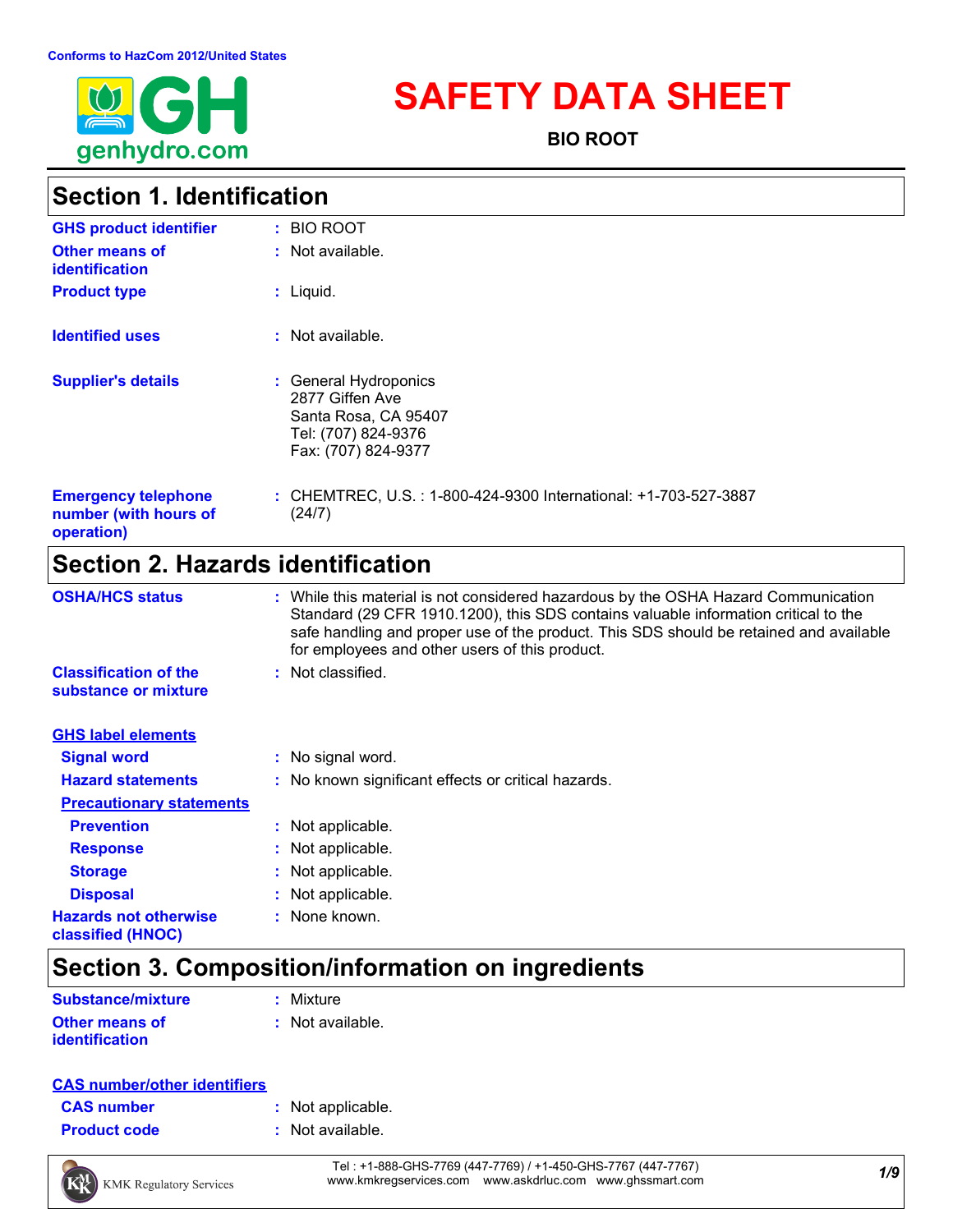

# **Section 3. Composition/information on ingredients**

| <b>Ingredient name</b> | ം | <b>CAS number</b> |
|------------------------|---|-------------------|
| Phosphoric acid        | . | 7664-38-2         |

Any concentration shown as a range is to protect confidentiality or is due to batch variation.

**There are no additional ingredients present which, within the current knowledge of the supplier and in the concentrations applicable, are classified as hazardous to health or the environment and hence require reporting in this section.**

**Occupational exposure limits, if available, are listed in Section 8.**

### **Section 4. First aid measures**

#### **Description of necessary first aid measures**

| <b>Eye contact</b>  | Immediately flush eyes with plenty of water, occasionally lifting the upper and lower<br>eyelids. Check for and remove any contact lenses. Get medical attention if irritation<br>occurs. |
|---------------------|-------------------------------------------------------------------------------------------------------------------------------------------------------------------------------------------|
| <b>Inhalation</b>   | : Remove victim to fresh air and keep at rest in a position comfortable for breathing. Get<br>medical attention if symptoms occur.                                                        |
| <b>Skin contact</b> | : Flush contaminated skin with plenty of water. Get medical attention if symptoms occur.                                                                                                  |
| <b>Ingestion</b>    | : Wash out mouth with water. If material has been swallowed and the exposed person is<br>conscious, give small quantities of water to drink. Get medical attention if symptoms<br>occur.  |

#### **Most important symptoms/effects, acute and delayed**

| <b>Potential acute health effects</b> |                                                                                                                                |
|---------------------------------------|--------------------------------------------------------------------------------------------------------------------------------|
| Eye contact                           | : No known significant effects or critical hazards.                                                                            |
| <b>Inhalation</b>                     | : No known significant effects or critical hazards.                                                                            |
| <b>Skin contact</b>                   | : No known significant effects or critical hazards.                                                                            |
| <b>Ingestion</b>                      | : No known significant effects or critical hazards.                                                                            |
| Over-exposure signs/symptoms          |                                                                                                                                |
| Eye contact                           | : No known significant effects or critical hazards.                                                                            |
| <b>Inhalation</b>                     | : No known significant effects or critical hazards.                                                                            |
| <b>Skin contact</b>                   | : No known significant effects or critical hazards.                                                                            |
| <b>Ingestion</b>                      | : No known significant effects or critical hazards.                                                                            |
|                                       | <u>Indication of immediate medical attention and special treatment needed, if necessary</u>                                    |
| Notes to physician                    | : Treat symptomatically. Contact poison treatment specialist immediately if large<br>quantities have been ingested or inhaled. |
| <b>Specific treatments</b>            | : No specific treatment.                                                                                                       |
| <b>Protection of first-aiders</b>     | : No special protection is required.                                                                                           |

**See toxicological information (Section 11)**

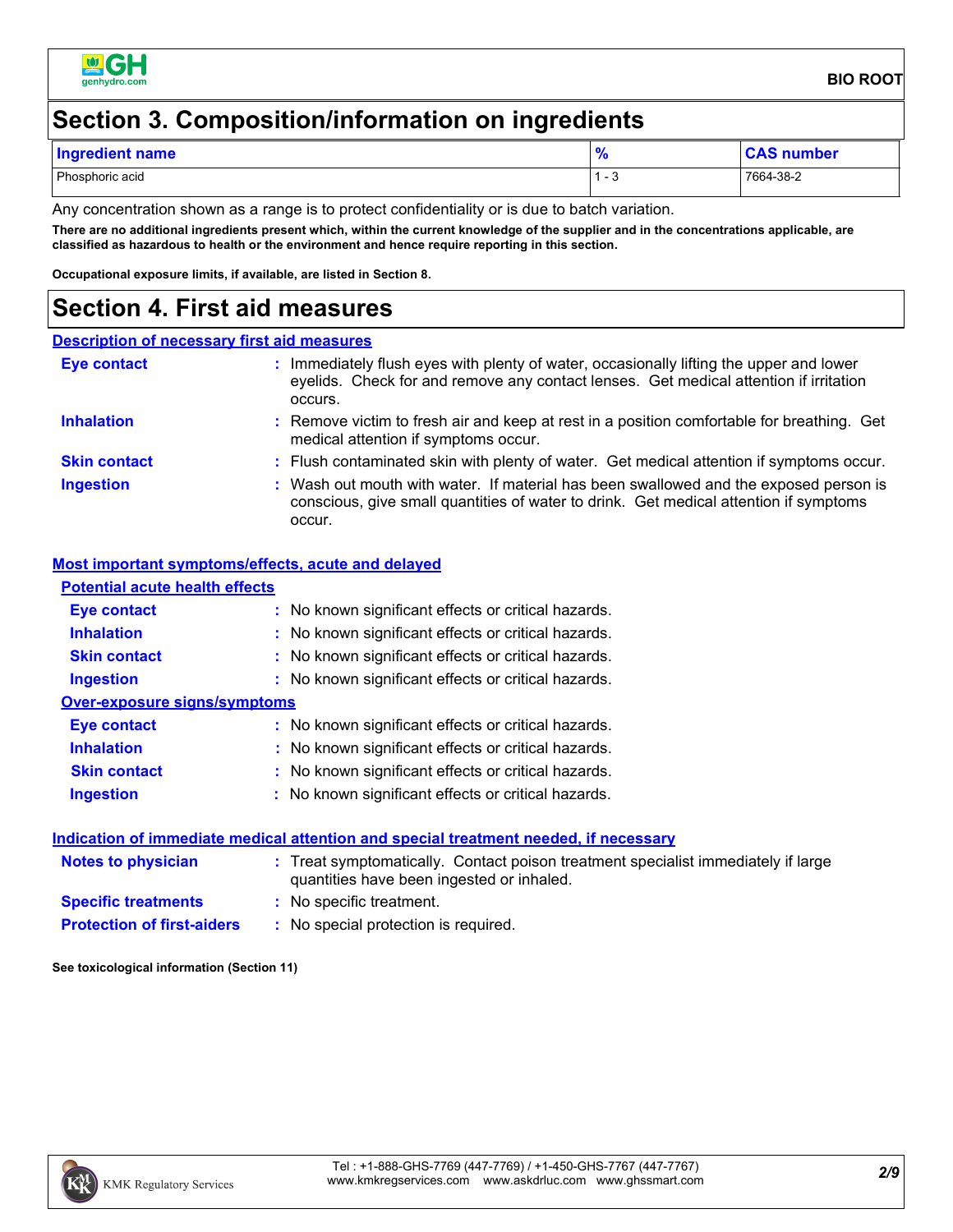

### **Section 5. Fire-fighting measures**

| <b>Extinguishing media</b>                               |                                                                                                                                                                          |
|----------------------------------------------------------|--------------------------------------------------------------------------------------------------------------------------------------------------------------------------|
| <b>Suitable extinguishing</b><br>media                   | : Use an extinguishing agent suitable for the surrounding fire.                                                                                                          |
| <b>Unsuitable extinguishing</b><br>media                 | : None known.                                                                                                                                                            |
| <b>Specific hazards arising</b><br>from the chemical     | : No specific fire or explosion hazard.                                                                                                                                  |
| <b>Hazardous thermal</b><br>decomposition products       | : Decomposition products may include the following materials:<br>sulfur oxides<br>phosphorus oxides<br>metal oxide/oxides                                                |
| <b>Special protective actions</b><br>for fire-fighters   | : No special measures are required.                                                                                                                                      |
| <b>Special protective</b><br>equipment for fire-fighters | : Fire-fighters should wear appropriate protective equipment and self-contained breathing<br>apparatus (SCBA) with a full face-piece operated in positive pressure mode. |

# **Section 6. Accidental release measures**

|                                                              | Personal precautions, protective equipment and emergency procedures                                                                                                                                                                                                                                                                                                                                                                                     |
|--------------------------------------------------------------|---------------------------------------------------------------------------------------------------------------------------------------------------------------------------------------------------------------------------------------------------------------------------------------------------------------------------------------------------------------------------------------------------------------------------------------------------------|
| For non-emergency<br>personnel                               | : Put on appropriate personal protective equipment.                                                                                                                                                                                                                                                                                                                                                                                                     |
|                                                              | For emergency responders : If specialized clothing is required to deal with the spillage, take note of any information in<br>Section 8 on suitable and unsuitable materials. See also the information in "For non-<br>emergency personnel".                                                                                                                                                                                                             |
| <b>Environmental precautions</b>                             | : Avoid dispersal of spilled material and runoff and contact with soil, waterways, drains<br>and sewers. Inform the relevant authorities if the product has caused environmental<br>pollution (sewers, waterways, soil or air).                                                                                                                                                                                                                         |
| <b>Methods and materials for containment and cleaning up</b> |                                                                                                                                                                                                                                                                                                                                                                                                                                                         |
| <b>Spill</b>                                                 | : Stop leak if without risk. Move containers from spill area. Prevent entry into sewers,<br>water courses, basements or confined areas. Wash spillages into an effluent treatment<br>plant or proceed as follows. Contain and collect spillage with non-combustible,<br>absorbent material e.g. sand, earth, vermiculite or diatomaceous earth and place in<br>container for disposal according to local regulations (see Section 13). Dispose of via a |

### **Section 7. Handling and storage**

### **Precautions for safe handling**

| <b>Protective measures</b>                       | : Put on appropriate personal protective equipment (see Section 8).                                                                                                                                                                                                    |
|--------------------------------------------------|------------------------------------------------------------------------------------------------------------------------------------------------------------------------------------------------------------------------------------------------------------------------|
| <b>Advice on general</b><br>occupational hygiene | : Eating, drinking and smoking should be prohibited in areas where this material is<br>handled, stored and processed. Workers should wash hands and face before eating,<br>drinking and smoking. See also Section 8 for additional information on hygiene<br>measures. |

information and Section 13 for waste disposal.

licensed waste disposal contractor. Note: see Section 1 for emergency contact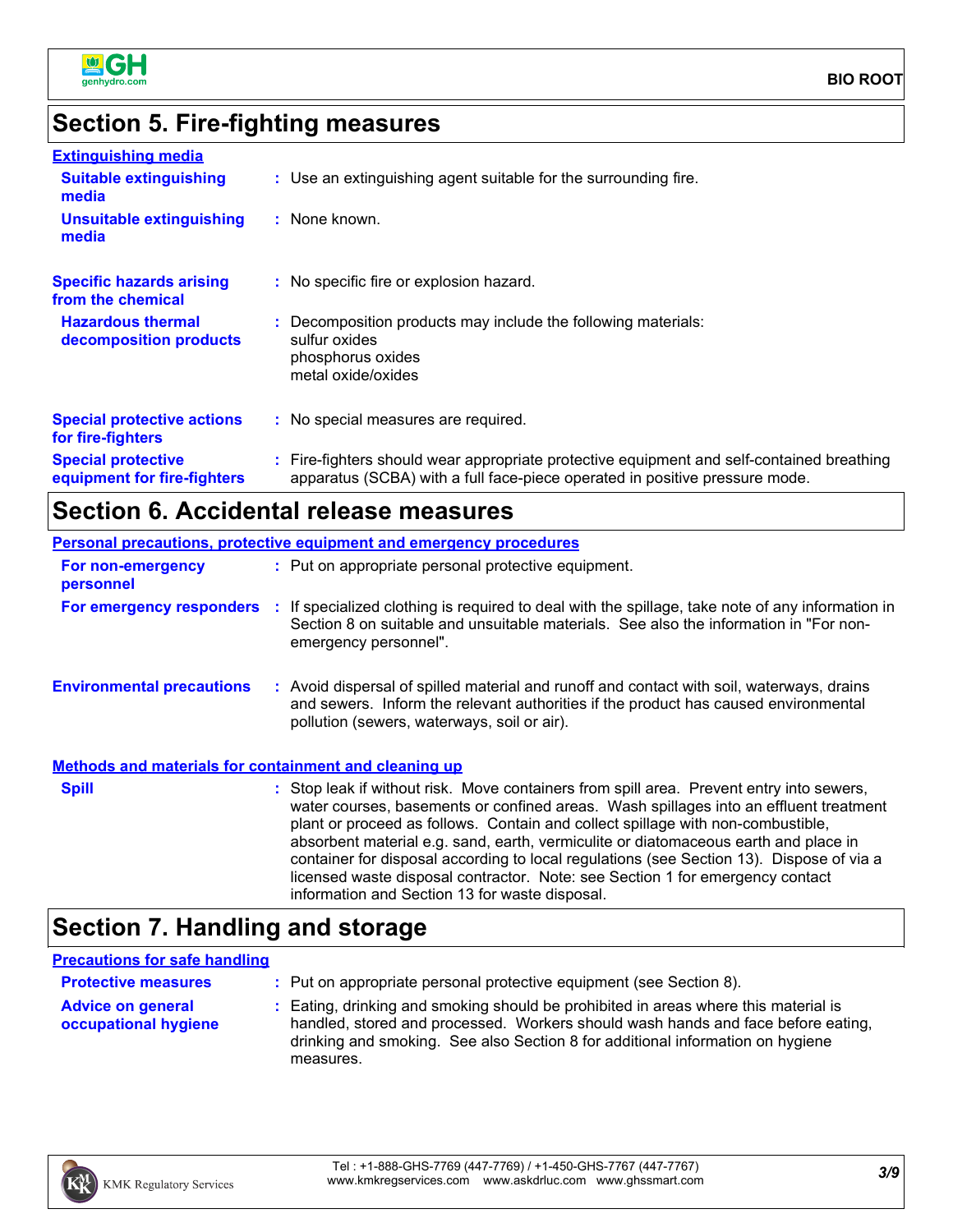

# **Section 7. Handling and storage**

|                          | <b>Conditions for safe storage, :</b> Store in accordance with local regulations. Store in original container protected from |
|--------------------------|------------------------------------------------------------------------------------------------------------------------------|
| including any            | direct sunlight in a dry, cool and well-ventilated area, away from incompatible materials                                    |
| <b>incompatibilities</b> | (see Section 10) and food and drink. Keep container tightly closed and sealed until                                          |
|                          | ready for use. Containers that have been opened must be carefully resealed and kept                                          |
|                          | upright to prevent leakage. Do not store in unlabeled containers. Use appropriate                                            |
|                          | containment to avoid environmental contamination.                                                                            |

### **Section 8. Exposure controls/personal protection**

#### **Control parameters**

**Occupational exposure limits**

| <b>Ingredient name</b> | <b>Exposure limits</b>                                                                                                                                                                                                                                                             |
|------------------------|------------------------------------------------------------------------------------------------------------------------------------------------------------------------------------------------------------------------------------------------------------------------------------|
| Phosphoric acid        | ACGIH TLV (United States, 3/2015).<br>TWA: 1 $mg/m3$ 8 hours.<br>STEL: 3 mg/m <sup>3</sup> 15 minutes.<br>NIOSH REL (United States, 10/2013).<br>TWA: 1 $mq/m3$ 10 hours.<br>STEL: 3 mg/m <sup>3</sup> 15 minutes.<br>OSHA PEL (United States, 2/2013).<br>TWA: 1 $mq/m3$ 8 hours. |

| <b>Appropriate engineering</b><br><b>controls</b> | : Good general ventilation should be sufficient to control worker exposure to airborne<br>contaminants.                                                        |
|---------------------------------------------------|----------------------------------------------------------------------------------------------------------------------------------------------------------------|
| <b>Environmental exposure</b><br><b>controls</b>  | Emissions from ventilation or work process equipment should be checked to ensure<br>they comply with the requirements of environmental protection legislation. |

| <b>Individual protection measures</b> |                                                                                                                                                                                                                                                               |
|---------------------------------------|---------------------------------------------------------------------------------------------------------------------------------------------------------------------------------------------------------------------------------------------------------------|
| <b>Hygiene measures</b>               | : Wash hands, forearms and face thoroughly after handling chemical products, before<br>eating, smoking and using the lavatory and at the end of the working period. Ensure<br>that eyewash stations and safety showers are close to the workstation location. |
| <b>Eye/face protection</b>            | : Safety eyewear complying with an approved standard should be used when a risk<br>assessment indicates this is necessary to avoid exposure to liquid splashes, mists,<br>gases or dusts.                                                                     |
| <b>Skin protection</b>                |                                                                                                                                                                                                                                                               |
| <b>Hand protection</b>                | : Chemical-resistant, impervious gloves complying with an approved standard should be<br>worn at all times when handling chemical products if a risk assessment indicates this is<br>necessary.                                                               |
| <b>Body protection</b>                | : Personal protective equipment for the body should be selected based on the task being<br>performed and the risks involved and should be approved by a specialist before<br>handling this product.                                                           |
| <b>Other skin protection</b>          | : Appropriate footwear and any additional skin protection measures should be selected<br>based on the task being performed and the risks involved and should be approved by a<br>specialist before handling this product.                                     |
| <b>Respiratory protection</b>         | : Not required under normal conditions of use.                                                                                                                                                                                                                |

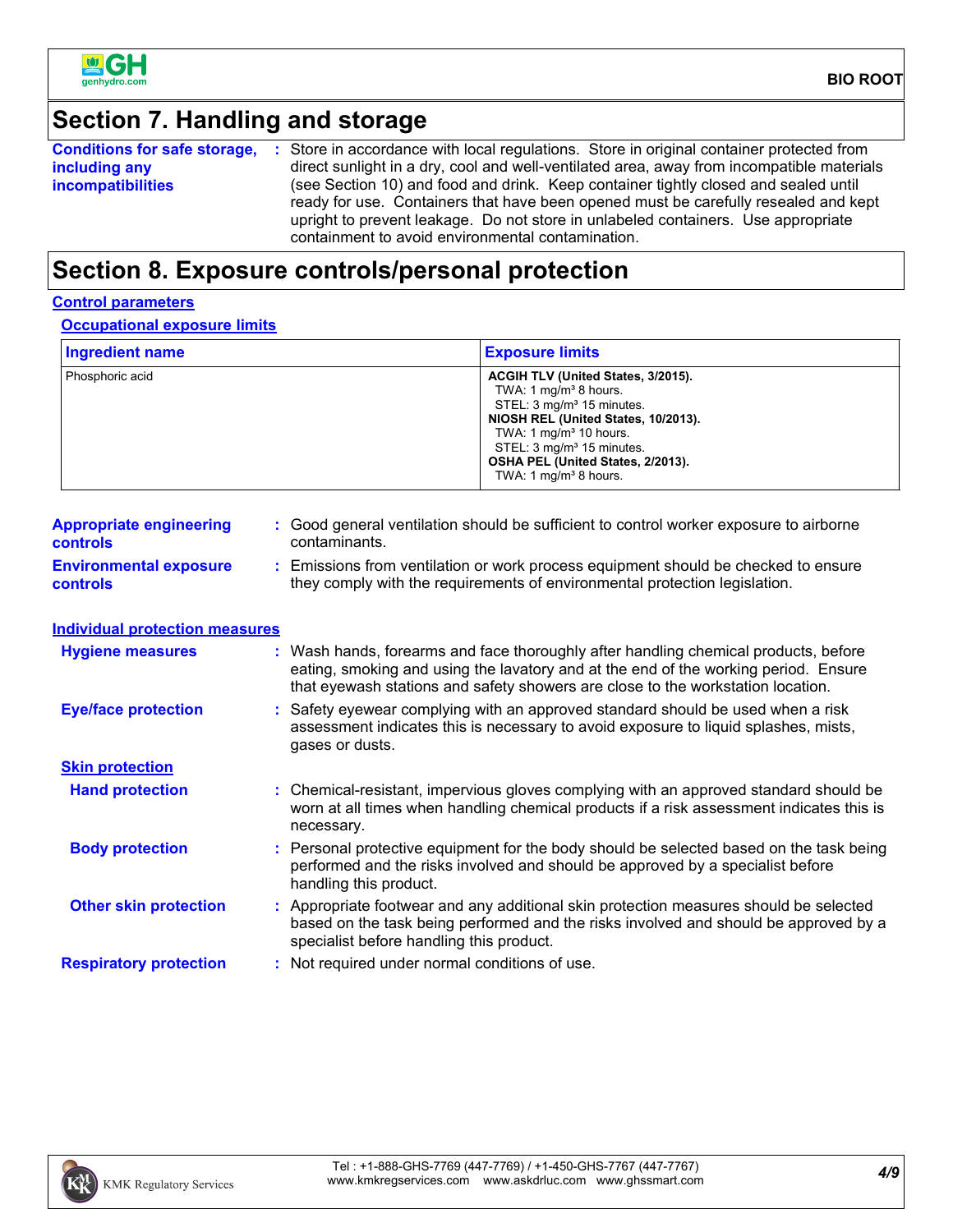

# **Section 9. Physical and chemical properties**

### **Appearance**

| <b>Physical state</b>                             | : Liquid. [Aqueous solution.]        |
|---------------------------------------------------|--------------------------------------|
| <b>Color</b>                                      | $:$ Not available.                   |
| Odor                                              | : Mild earthy.                       |
| <b>Odor threshold</b>                             | $:$ Not available.                   |
| pH                                                | $: 3.1 \pm 0.5$                      |
| <b>Melting point</b>                              | : $-1^{\circ}C(30.2^{\circ}F)$       |
| <b>Boiling point</b>                              | : $100^{\circ}$ C (212 $^{\circ}$ F) |
| <b>Flash point</b>                                | : Not available.                     |
| <b>Evaporation rate</b>                           | : Not available.                     |
| <b>Flammability (solid, gas)</b>                  | : Not available.                     |
| Lower and upper explosive<br>(flammable) limits   | : Not available.                     |
| <b>Vapor pressure</b>                             | : Not available.                     |
| <b>Vapor density</b>                              | : Not available.                     |
| <b>Relative density</b>                           | $: 1.04 \pm .06$                     |
| <b>Solubility</b>                                 | : Soluble in water.                  |
| <b>Solubility in water</b>                        | : $100$ g/l                          |
| <b>Partition coefficient: n-</b><br>octanol/water | : Not available.                     |
| <b>Auto-ignition temperature</b>                  | : Not available.                     |
| <b>Decomposition temperature</b>                  | : Not available.                     |
| <b>Viscosity</b>                                  | : Not available.                     |
| <b>Volatility</b>                                 | : Not available.                     |

# **Section 10. Stability and reactivity**

| <b>Reactivity</b>                                   | : No specific test data related to reactivity available for this product or its ingredients.              |
|-----------------------------------------------------|-----------------------------------------------------------------------------------------------------------|
| <b>Chemical stability</b>                           | : The product is stable.                                                                                  |
| <b>Possibility of hazardous</b><br><b>reactions</b> | : Under normal conditions of storage and use, hazardous reactions will not occur.                         |
| <b>Conditions to avoid</b>                          | : No specific data.                                                                                       |
| <b>Incompatible materials</b>                       | : Reactive or incompatible with the following materials: Hypochlorites, oxidizing materials.              |
| <b>Hazardous decomposition</b><br>products          | : Under normal conditions of storage and use, hazardous decomposition products should<br>not be produced. |

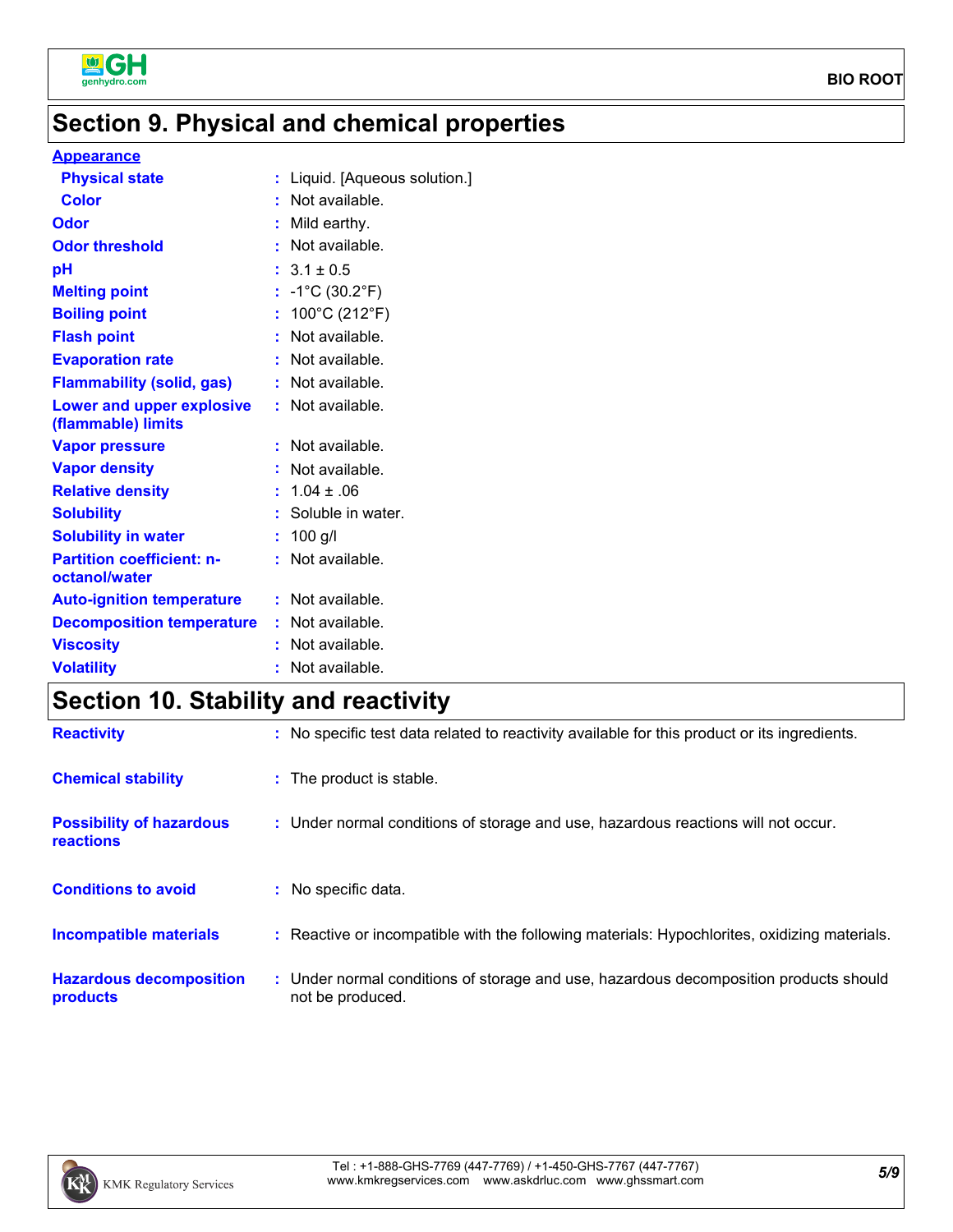

# **Section 11. Toxicological information**

| <b>Information on toxicological effects</b>               |                                                                                          |
|-----------------------------------------------------------|------------------------------------------------------------------------------------------|
| <b>Acute toxicity</b>                                     |                                                                                          |
| There is no data available.                               |                                                                                          |
| <b>Irritation/Corrosion</b>                               |                                                                                          |
| There is no data available.                               |                                                                                          |
| <b>Sensitization</b>                                      |                                                                                          |
| There is no data available.                               |                                                                                          |
| <b>Carcinogenicity</b>                                    |                                                                                          |
| There is no data available.                               |                                                                                          |
| <b>Specific target organ toxicity (single exposure)</b>   |                                                                                          |
| There is no data available.                               |                                                                                          |
| <b>Specific target organ toxicity (repeated exposure)</b> |                                                                                          |
| There is no data available.                               |                                                                                          |
| <b>Aspiration hazard</b>                                  |                                                                                          |
| There is no data available.                               |                                                                                          |
|                                                           |                                                                                          |
| <b>Information on the likely</b>                          | : Dermal contact. Eye contact. Inhalation. Ingestion.                                    |
| routes of exposure                                        |                                                                                          |
| <b>Potential acute health effects</b>                     |                                                                                          |
| <b>Eye contact</b>                                        | : No known significant effects or critical hazards.                                      |
| <b>Inhalation</b>                                         | : No known significant effects or critical hazards.                                      |
| <b>Skin contact</b>                                       | : No known significant effects or critical hazards.                                      |
| <b>Ingestion</b>                                          | : No known significant effects or critical hazards.                                      |
|                                                           |                                                                                          |
|                                                           | <b>Symptoms related to the physical, chemical and toxicological characteristics</b>      |
| <b>Eye contact</b>                                        | : No known significant effects or critical hazards.                                      |
| <b>Inhalation</b>                                         | : No known significant effects or critical hazards.                                      |
| <b>Skin contact</b>                                       | : No known significant effects or critical hazards.                                      |
| <b>Ingestion</b>                                          | : No known significant effects or critical hazards.                                      |
|                                                           |                                                                                          |
|                                                           | Delayed and immediate effects and also chronic effects from short and long term exposure |
| <b>Short term exposure</b>                                |                                                                                          |
| <b>Potential immediate</b>                                | : No known significant effects or critical hazards.                                      |
| effects                                                   |                                                                                          |
| <b>Potential delayed effects</b>                          | : No known significant effects or critical hazards.                                      |
| Long term exposure                                        |                                                                                          |
| <b>Potential immediate</b><br>effects                     | No known significant effects or critical hazards.                                        |
| <b>Potential delayed effects</b>                          | No known significant effects or critical hazards.                                        |
| <b>Potential chronic health effects</b>                   |                                                                                          |
| <b>General</b>                                            | No known significant effects or critical hazards.<br>÷.                                  |
| <b>Carcinogenicity</b>                                    | No known significant effects or critical hazards.                                        |
| <b>Mutagenicity</b>                                       | No known significant effects or critical hazards.                                        |
| <b>Teratogenicity</b>                                     | No known significant effects or critical hazards.                                        |
| <b>Developmental effects</b>                              | No known significant effects or critical hazards.                                        |
|                                                           |                                                                                          |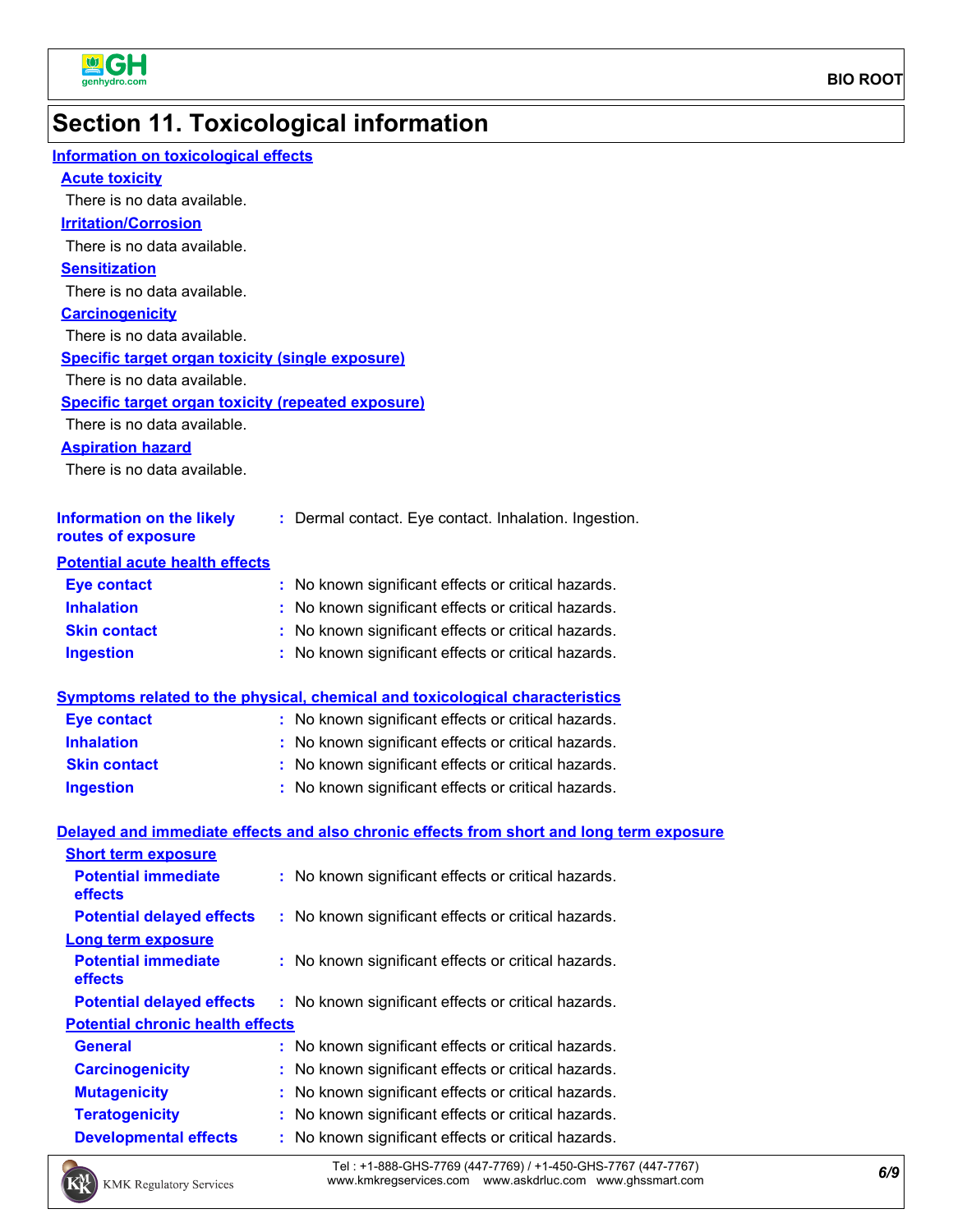

### **Section 11. Toxicological information**

**Fertility effects :** No known significant effects or critical hazards.

#### **Numerical measures of toxicity**

### **Acute toxicity estimates**

There is no data available.

### **Section 12. Ecological information**

#### **Toxicity**

There is no data available.

#### **Persistence and degradability**

There is no data available.

### **Bioaccumulative potential**

There is no data available.

| <b>Mobility in soil</b>                                 |                               |
|---------------------------------------------------------|-------------------------------|
| <b>Soil/water partition</b><br><b>coefficient (Koc)</b> | : There is no data available. |

**Other adverse effects** : No known significant effects or critical hazards.

### **Section 13. Disposal considerations**

The generation of waste should be avoided or minimized wherever possible. Disposal of this product, solutions and any by-products should comply with the requirements of environmental protection and waste disposal legislation and any regional local authority requirements. Dispose of surplus and non-recyclable products via a licensed waste disposal contractor. Waste should not be disposed of untreated to the sewer unless fully compliant with the requirements of all authorities with jurisdiction. Waste packaging should be recycled. Incineration or landfill should only be considered when recycling is not feasible. This material and its container must be disposed of in a safe way. Empty containers or liners may retain some product residues. Avoid dispersal of spilled material and runoff and contact with soil, waterways, drains and sewers. **Disposal methods :**

### **Section 14. Transport information**

|                                      | <b>DOT Classification</b> | <b>IMDG</b>     | <b>IATA</b>    |
|--------------------------------------|---------------------------|-----------------|----------------|
| <b>UN number</b>                     | Not regulated.            | Not regulated.  | Not regulated. |
| <b>UN proper</b><br>shipping name    |                           |                 |                |
| <b>Transport</b><br>hazard class(es) | $\overline{\phantom{0}}$  | $\qquad \qquad$ |                |
| <b>Packing group</b>                 | $\blacksquare$            | $\qquad \qquad$ |                |
|                                      |                           |                 |                |

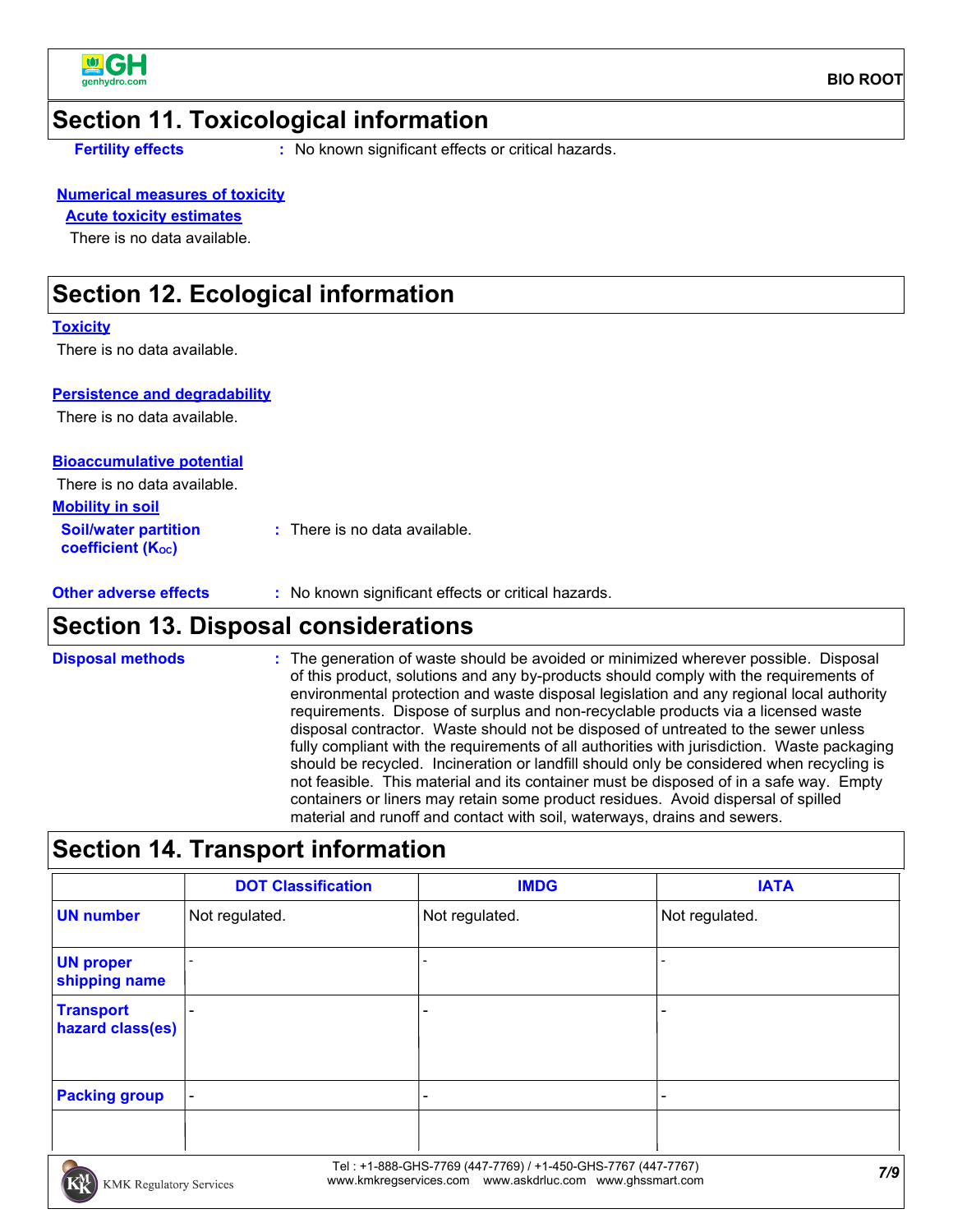

#### **BIO ROOT**

### **Section 14. Transport information**

| <b>Environmental</b><br>hazards         | IN <sub>o</sub> | 'No. | No. |
|-----------------------------------------|-----------------|------|-----|
| <b>Additional</b><br><b>Information</b> |                 |      |     |

**AERG :** Not applicable

**Special precautions for user Transport within user's premises:** always transport in closed containers that are **:** upright and secure. Ensure that persons transporting the product know what to do in the event of an accident or spillage.

| <b>Transport in bulk according : Not available.</b> |  |  |
|-----------------------------------------------------|--|--|
| to Annex II of MARPOL and                           |  |  |
| the <b>IBC</b> Code                                 |  |  |

# **Section 15. Regulatory information**

| <b>U.S. Federal regulations</b>                                                   |                   |               |                       |                                            | : TSCA 8(a) CDR Exempt/Partial exemption: Not determined |                                                                           |                                                 |
|-----------------------------------------------------------------------------------|-------------------|---------------|-----------------------|--------------------------------------------|----------------------------------------------------------|---------------------------------------------------------------------------|-------------------------------------------------|
|                                                                                   |                   |               |                       |                                            |                                                          | United States inventory (TSCA 8b): All components are listed or exempted. |                                                 |
|                                                                                   |                   |               |                       | Clean Water Act (CWA) 311: Phosphoric acid |                                                          |                                                                           |                                                 |
| <b>Clean Air Act Section 112</b><br>(b) Hazardous Air<br><b>Pollutants (HAPs)</b> | : Not listed      |               |                       |                                            |                                                          |                                                                           |                                                 |
| <b>Clean Air Act Section 602</b><br><b>Class I Substances</b>                     | : Not listed      |               |                       |                                            |                                                          |                                                                           |                                                 |
| <b>Clean Air Act Section 602</b><br><b>Class II Substances</b>                    | : Not listed      |               |                       |                                            |                                                          |                                                                           |                                                 |
| <b>DEA List I Chemicals</b><br>(Precursor Chemicals)                              | : Not listed      |               |                       |                                            |                                                          |                                                                           |                                                 |
| <b>DEA List II Chemicals</b><br><b>(Essential Chemicals)</b>                      | : Not listed      |               |                       |                                            |                                                          |                                                                           |                                                 |
| <b>SARA 302/304</b>                                                               |                   |               |                       |                                            |                                                          |                                                                           |                                                 |
| <b>Composition/information on ingredients</b>                                     |                   |               |                       |                                            |                                                          |                                                                           |                                                 |
| No products were found.                                                           |                   |               |                       |                                            |                                                          |                                                                           |                                                 |
| <b>SARA 304 RQ</b>                                                                | : Not applicable. |               |                       |                                            |                                                          |                                                                           |                                                 |
| <b>SARA 311/312</b>                                                               |                   |               |                       |                                            |                                                          |                                                                           |                                                 |
| <b>Classification</b>                                                             | : Not applicable. |               |                       |                                            |                                                          |                                                                           |                                                 |
| <b>Composition/information on ingredients</b>                                     |                   |               |                       |                                            |                                                          |                                                                           |                                                 |
| <b>Name</b>                                                                       |                   | $\frac{9}{6}$ | <b>Fire</b><br>hazard | <b>Sudden</b><br>release of<br>pressure    | <b>Reactive</b>                                          | <b>Immediate</b><br>(acute)<br><b>health</b><br>hazard                    | <b>Delayed</b><br>(chronic)<br>health<br>hazard |

Phosphoric acid **1 - 3** No. No. No. No. Yes. No. No.

#### **SARA 313**

No products were found.

#### **State regulations**